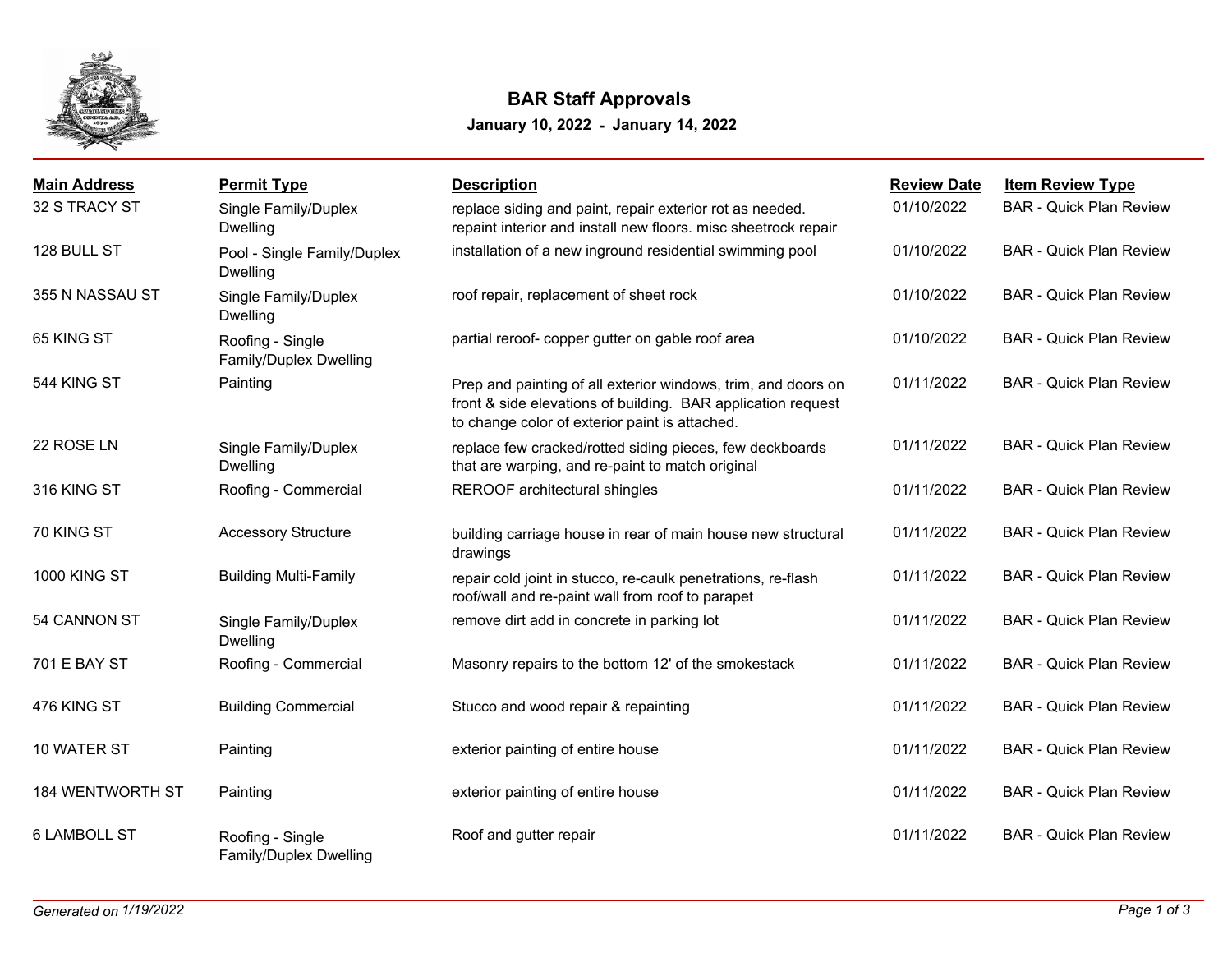## **January 10, 2022 - January 14, 2022 BAR Staff Approvals**

| <b>Main Address</b> | <b>Permit Type</b>                            | <b>Description</b>                                                                                                                                                                                                                                                                            | <b>Review Date</b> | <b>Item Review Type</b>        |
|---------------------|-----------------------------------------------|-----------------------------------------------------------------------------------------------------------------------------------------------------------------------------------------------------------------------------------------------------------------------------------------------|--------------------|--------------------------------|
| 337 1/2 KING ST     | <b>Building Commercial</b>                    | replace stucco cladding over frame construction, replace 2<br>windows                                                                                                                                                                                                                         | 01/11/2022         | <b>BAR - Quick Plan Review</b> |
| 518 E BAY ST        | Demolition                                    | complete demolition of structure including slab                                                                                                                                                                                                                                               | 01/11/2022         | <b>BAR - Quick Plan Review</b> |
| 5 CLIFFORD ST       | Roofing - Single<br>Family/Duplex Dwelling    | Masonry repairs to the East Wall. Repainting windows and<br>door on East elevation.                                                                                                                                                                                                           | 01/11/2022         | <b>BAR - Quick Plan Review</b> |
| 16 KING ST          | Single Family/Duplex<br><b>Dwelling</b>       | adding gas light by front door. wall mount. add 1 hanging<br>light on 1st floor piazza. replace 2nd floor piazza light : side<br>porch light w/gas light, from carolina lanterns                                                                                                              | 01/11/2022         | <b>BAR - Quick Plan Review</b> |
| 6 FELIX ST          | Single Family/Duplex<br>Dwelling              | repair and replace rotten siding. spot prime.                                                                                                                                                                                                                                                 | 01/11/2022         | <b>BAR - Quick Plan Review</b> |
| 170 GROVE ST        | Roofing - Single<br>Family/Duplex Dwelling    | Install CertainTeed Landmark Shingles in the Color Black                                                                                                                                                                                                                                      | 01/12/2022         | <b>BAR - Quick Plan Review</b> |
| 38 ASHLEY AVE       | Single Family/Duplex<br><b>Dwelling</b>       | remove and replace 6 rotten column on rear of house,<br>connect rails                                                                                                                                                                                                                         | 01/12/2022         | <b>BAR - Quick Plan Review</b> |
| 89 CHURCH ST        | <b>Building Commercial</b>                    | for 3rd floor residential unit bathroom fixture change out.<br>toilet vanity; shower in same location. new tile and fixtures.<br>interior painting                                                                                                                                            | 01/12/2022         | <b>BAR - Quick Plan Review</b> |
| 385 MEETING ST      | Roofing - Commercial                          | replace existing roof with 60mil tpo                                                                                                                                                                                                                                                          | 01/12/2022         | <b>BAR - Quick Plan Review</b> |
| 4 KENILWORTH AVE    | Roofing - Single<br>Family/Duplex Dwelling    | remove current roof and replace with a standing seam metal<br>roof                                                                                                                                                                                                                            | 01/13/2022         | <b>BAR - Quick Plan Review</b> |
| <b>3 TRAPMAN ST</b> | Mechanical - Single<br>Family/Duplex Dwelling | install 2 mini split                                                                                                                                                                                                                                                                          | 01/13/2022         | <b>BAR - Quick Plan Review</b> |
| 241 KING ST         | Sign                                          | PVC blade sign with welded aluminum side angle bracket                                                                                                                                                                                                                                        | 01/14/2022         | <b>BAR - Quick Plan Review</b> |
| 49 S MARKET ST      | Sign                                          | PVC letter wall sign                                                                                                                                                                                                                                                                          | 01/14/2022         | <b>BAR - Quick Plan Review</b> |
| 484 KING ST STE 207 | Sign                                          | Install 1> 4.69 SF round RIGHT ANGLE (REPLACES<br>URBAN YOGA- same size / location)                                                                                                                                                                                                           | 01/14/2022         | <b>BAR - Quick Plan Review</b> |
| 186 ASHLEY AVE      | Single Family/Duplex<br><b>Dwelling</b>       | repair upper and lower rotted decking: remove rotted 5/4 x4<br>T& G decking and fascia. provide framing support if needed.<br>replace decking with 5/4 and 4 t&g treated flooring. replace<br>rotted 1X10 fascia with #1 grade treated pine. paint trim white<br>and deck grey to match house | 01/14/2022         | <b>BAR - Quick Plan Review</b> |